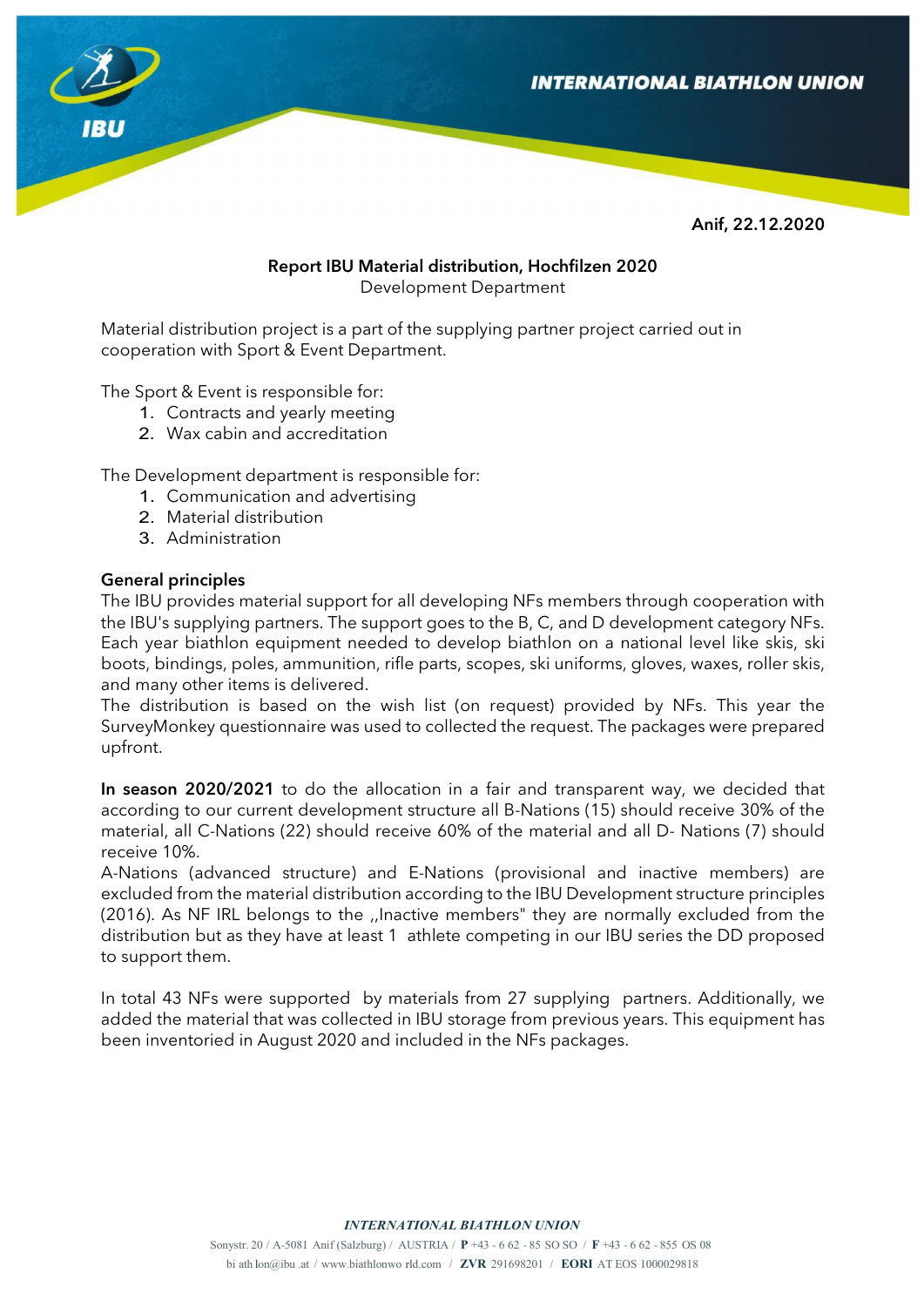

### 1. Place and date of Material distribution

Place: Kulturhaus Hochfilzen, Schulgasse 1, 6395 Hochfilzen Date: 07./08.12.2020 (Deliveries); 09./10./11.12.2020 (Distribution)

### 2. Project manager: Theresa Jost

#### 3. Supplying Partners 2020/2021

Deliveries for Material distribution (NFs support)

| Partner       | Products                                               |  |  |  |
|---------------|--------------------------------------------------------|--|--|--|
| Alpina        | <b>XC</b> Boots                                        |  |  |  |
| Anschutz      | Vouchers                                               |  |  |  |
| Atomic        | Ski, Bindings                                          |  |  |  |
| Barnett       | Biathlon bags, Helmets, Arm slings, Voucher Ski tuning |  |  |  |
| Fischer       | Ski, XC Boots, Bindings, Ski                           |  |  |  |
|               | mounting, Ski tuning service                           |  |  |  |
| Holmenkol     | Wax                                                    |  |  |  |
| <b>HWK</b>    | Wax                                                    |  |  |  |
| Kinetixx      | Gloves                                                 |  |  |  |
| <b>KVplus</b> | XC Clothing                                            |  |  |  |
| Leki          | Poles                                                  |  |  |  |
| Lapua         | Ammunition                                             |  |  |  |
| Madshus       | Skis                                                   |  |  |  |
| <b>Marwe</b>  | Roller Ski                                             |  |  |  |
| Maplus        | Wax                                                    |  |  |  |
| <b>OneWay</b> | Poles                                                  |  |  |  |
| Rex           | Wax                                                    |  |  |  |
| Rode          | Wax                                                    |  |  |  |
| Roeckl        | Gloves                                                 |  |  |  |
| Rossignol     | Skis, XC Boots, Bindings                               |  |  |  |
| Rottefella    | Bindings                                               |  |  |  |
| Salomon       | Ski, XC Boots, Bindings, Poles                         |  |  |  |
| Schein        | Orthopedic vouchers                                    |  |  |  |
| <b>SRB</b>    | Roller Skis, Bindings                                  |  |  |  |
| Star Ski Wax  | Wax                                                    |  |  |  |
| Swix          | Wax                                                    |  |  |  |
| Toko          | Wax                                                    |  |  |  |
| Vauhti        | Wax                                                    |  |  |  |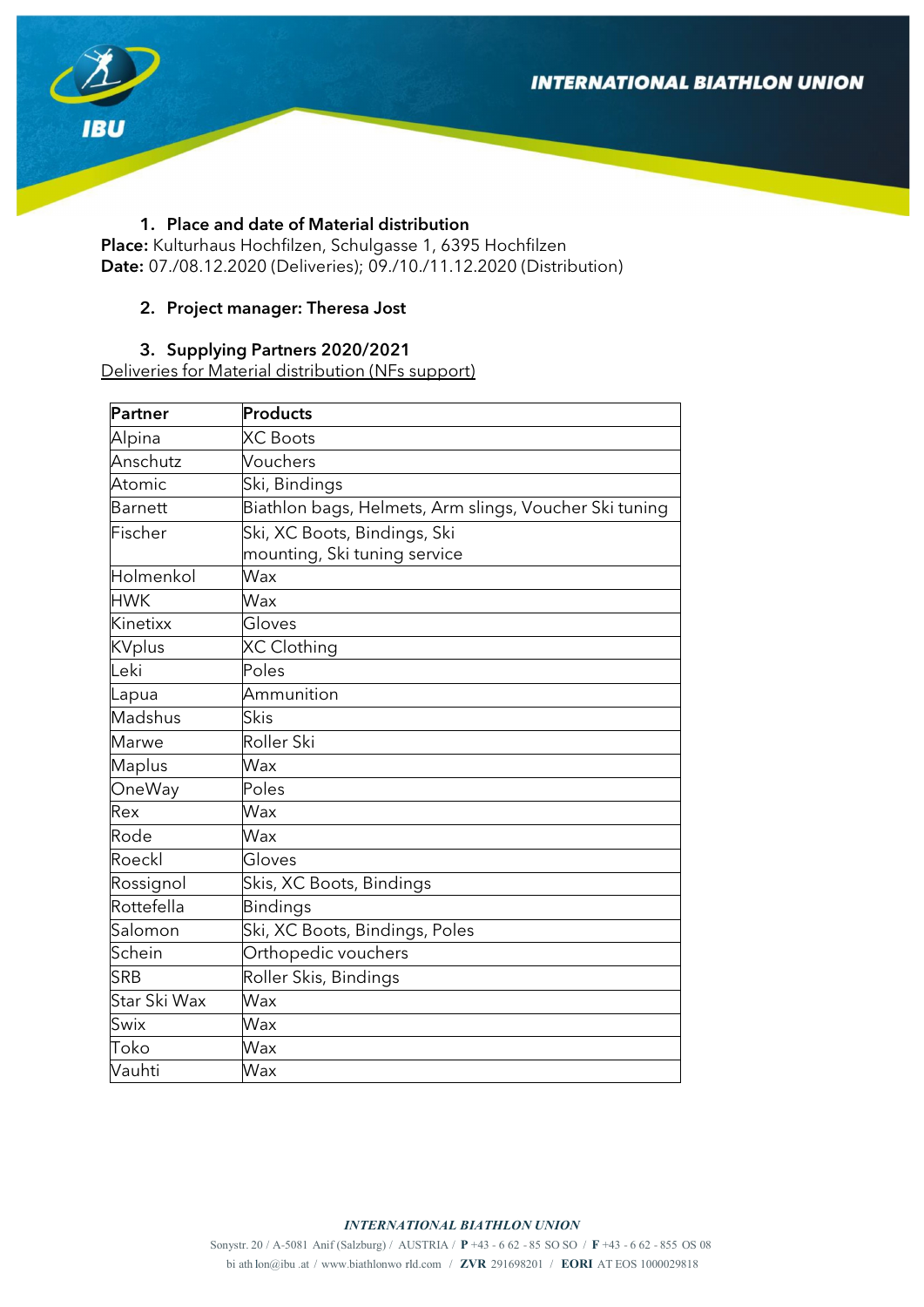## **INTERNATIONAL BIATHLON UNION**



# Deliveries for IBU internally

| Partner      | Products             |
|--------------|----------------------|
| Alpine Pro   | Clothing             |
| Atex         | XC Clothing          |
| Julbo        | Goggles              |
| Salomon      | Shoes                |
| <b>SRB</b>   | Disinfectants, Masks |
| <b>Total</b> |                      |
|              |                      |

Overview Material delivery 2020/2021

| <b>Material</b>         | Amount  | Unit   |
|-------------------------|---------|--------|
| Wax                     | 231     | boxes  |
| Skis                    | 172     | pairs  |
| Poles                   | 159     | pairs  |
| <b>XC Boots</b>         | 73      | pairs  |
| <b>Bindings</b>         | 592     | pairs  |
| Ammunition              | 400.000 | rounds |
| Roller Ski              | 65      | pairs  |
| Gloves                  | 1629    | pairs  |
| XC Clothing             | 406     | pieces |
| <b>Helmets</b>          | 25      | pieces |
| Arm slings              | 250     | pieces |
| Biathlon bags           | 100     | pieces |
| Voucher Anschutz (100€) | 130     | pieces |
| Voucher gait analysis   | 152     | pieces |
| Voucher Ski tuning      | 60      | pieces |